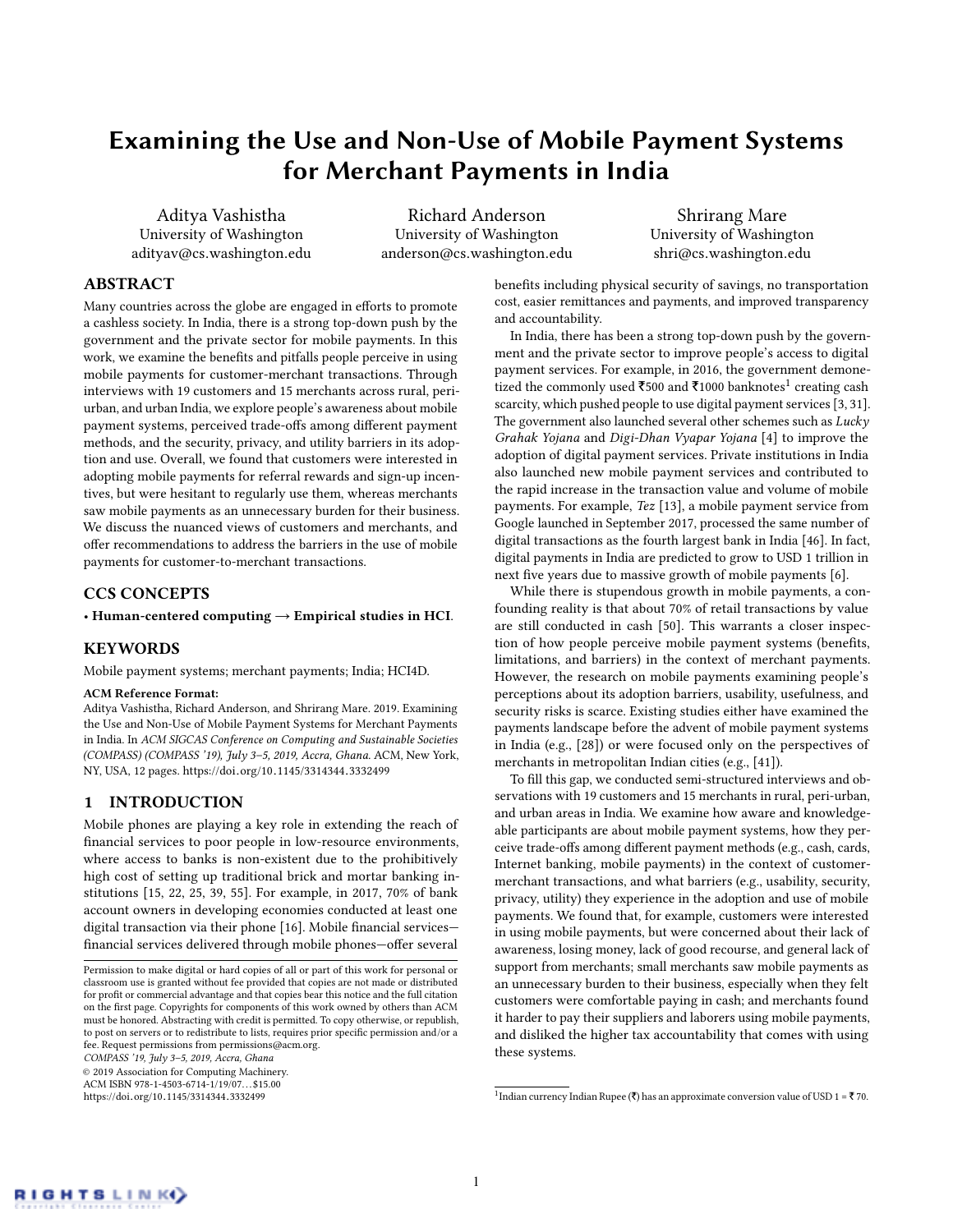We discuss the lessons learned from the study and offer design recommendations on how to address the barriers that participants expressed in using mobile payment systems in the context of merchant payments.

# 2 RELATED WORK

We now situate our research in a body of related work examining research on mobile payment systems in developing regions and their use for merchant payments in India.

# 2.1 Mobile Payments in Developing Regions

Mobile-based financial services such as M-Pesa have leveraged the availability of basic mobile phones and on-the-ground agent networks to extend financial services to unbanked people in lowresource environments. Several HCI4D researchers have examined the usability and facilitating conditions for these services (e.g., [\[20,](#page-10-12) [36,](#page-10-13) [45\]](#page-10-14)). For example, Mas and Morawczynski identified several factors that contributed to the success of M-Pesa [\[34\]](#page-10-15). Researchers have also investigated the privacy and security vulnerabilities in these services [\[21,](#page-10-16) [40,](#page-10-17) [42,](#page-10-18) [49\]](#page-10-19), and have designed secure and usable authentication schemes [\[43,](#page-10-20) [44\]](#page-10-21). The phenomenal user growth of mobile financial services has also motivated researchers to examine how mobile payments can improve government-to-person payments in rural environments (e.g, [\[37\]](#page-10-22)).

Recognizing the rapid increase in smartphone and Internet penetration in developing regions [\[1\]](#page-9-2), several researchers have examined the potential (and drawbacks) of smartphone applications to deliver financial services to people in low-resource environments. For example, Ibtasam et al. found lack of knowledge and readiness to adopt mobile wallets among low-income people in Pakistan [\[23\]](#page-10-23). The Consultative Group to Assist the Poor (CGAP)—a global partnership of organizations that seek to advance financial inclusion—published user interface design recommendations to make smartphone-based mobile money applications more usable to low-literate and lowincome people [\[5\]](#page-10-24). We contribute to this growing body of literature by characterizing the benefits and pitfalls of mobile payment systems in India with respect to their usability, security, and utility, and in comparison to other modes of payments such as cash, credit cards, and Internet banking.

# 2.2 Merchant Payments in India

Despite the rapid growth of mobile payment systems in India, there is a paucity of research examining factors influencing the adoption and use of mobile payment systems in the context of merchant payments. Kumar et al. conducted a series of ethnographic studies to examine payment practices of people in India and they reported several benefits (e.g., convenience, fast transactions) as well as limitations (e.g., challenges in managing change) of cash [\[28\]](#page-10-10). Although their work provides design recommendations on creating a usable m-payment service, the authors could not study people's view of mobile payment services since such services were not common at the time of their study. Krishnan and Siegel surveyed 200 families in Mumbai slums a month after demonetization and reported that 80% of the families were aware about cashless payment methods, but only 12% of the families knew a merchant who supported cashless payment [\[27\]](#page-10-25). Most closely related to our work is the study by Pal

<span id="page-1-0"></span>Table 1: Distribution of research activities across urban, periurban, and rural research sites.

| Region                   | Interviews<br>(participants) | <b>Observations</b><br>(hours) |
|--------------------------|------------------------------|--------------------------------|
| Second-tier urban cities | 14                           |                                |
| Peri-urban small towns   |                              |                                |
| Rural villages           | 11                           |                                |

et al. with over 200 shopkeepers in metropolitan Indian cities to investigate the adoption and use of digital financial services post demonetization [\[41\]](#page-10-11). They reported a decrease in the use of digital payments once new banknotes became available. They also found that the nature and scope of transactions, type of products sold, and comfort with digital technologies impacted use of digital payments. Our work extends this research by focusing on mobile payments not just from the perspective of merchants, but also by taking into consideration the perceptions and preferences of customers. In addition, our work goes beyond the metropolitan cities and focuses on the customers and merchants in rural, peri-urban, and second-tier urban centers in India.

# 3 RESEARCH QUESTIONS

In India, there is a strong push from government and the private sector for wide adoption and use of mobile payment services, but this raises several key questions such as what do the end users—the customers and the merchants—think about mobile payments, do they want to use mobile payments, and if so, what are their needs and how those needs are being met? Our overarching research goal is to understand how customers and merchants in India perceive mobile payment systems. In this work, we focus on the following research questions.

- RQ1: How do customers and merchants use mobile payments? RQ2: How do they perceive the usefulness of mobile payments?
- RQ3: What are their perceived barriers in using mobile payments?

# 4 METHODS

We recruited people from rural and urban areas to investigate the costs and benefits in the use of mobile payment systems for merchant payments. We used snowball sampling on our personal networks to recruit users and non-users of mobile payment systems. Our research sites included two second-tier urban cities, three peri-urban small towns, and two rural villages in the states of Maharashtra and Rajasthan. Our mixed-methods approach included semi-structured interviews and observations. Table [1](#page-1-0) shows the distribution of research activities across different research sites. Most research activities were conducted at participants' workplace, while a few were conducted at participants' home or public places. The study was approved by our institution's human subjects review board (IRB).

Interviews: We conducted semi-structured interviews with 19 customers and 15 merchants. Finance is a sensitive topic to discuss with outsiders. To ease participants to discuss their financial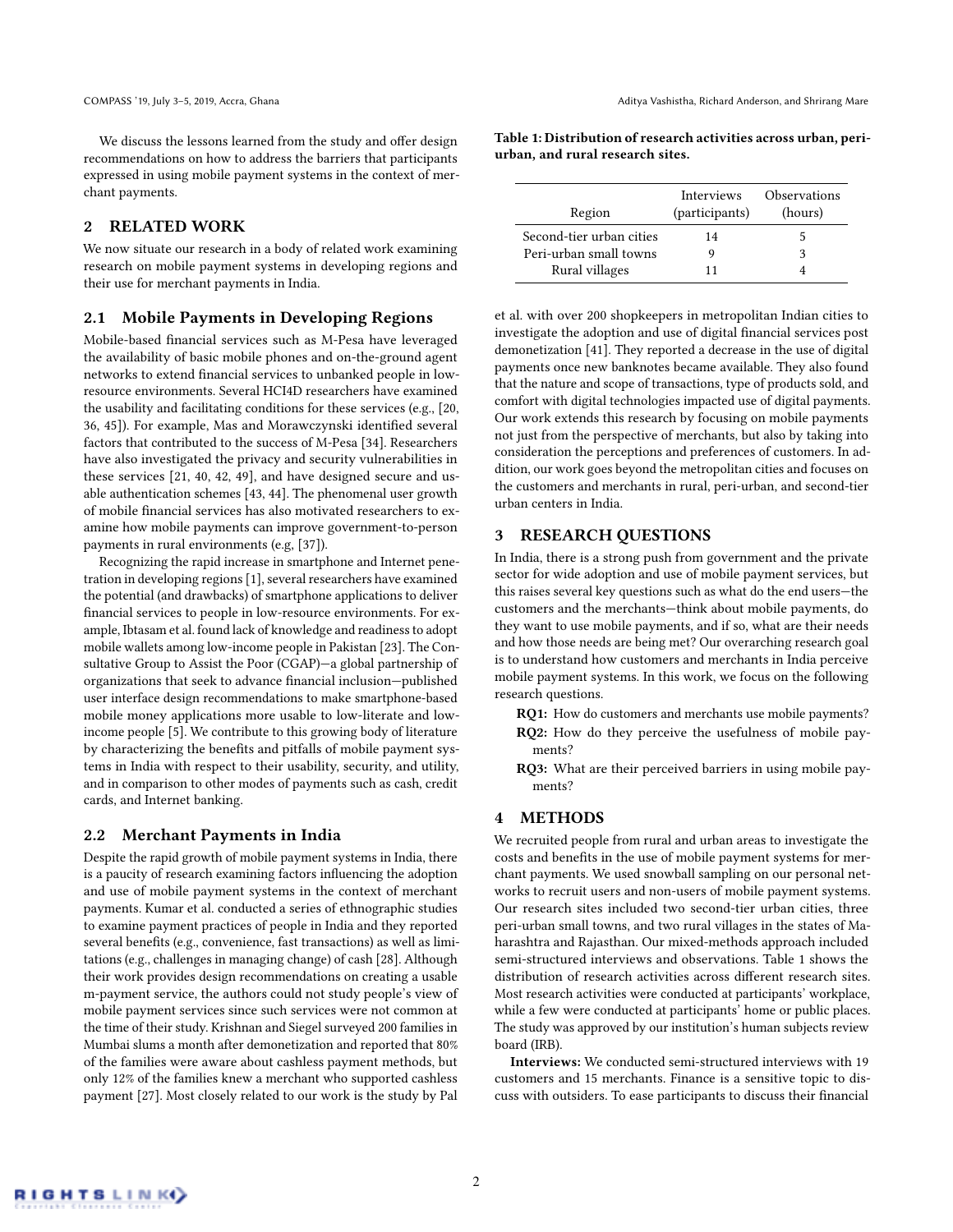practices, researchers have used different techniques such as index cards [\[58\]](#page-11-2), wallet-opening exercises [\[19,](#page-10-26) [26,](#page-10-27) [33\]](#page-10-28), financial biographies [\[58\]](#page-11-2), and workshops [\[59\]](#page-11-3). Drawing from previous wallet studies, we requested participants to share the financial items they carry in their wallet and used those items to lead the interviews. The interviews explored several aspects including demographic information, financial background, use and non-use of mobile payments, perceived usability and usefulness of mobile payments, perceived risks and threats associated with mobile payments, and preferences for different merchant payment methods. The interviews were conducted in Marathi and Hindi, and lasted around 30 minutes on average. We audio recorded the interviews and also took detailed notes.

Observations: We also conducted 12 hours of participant observation at eight different shops. We observed merchant payments, customer-merchant interactions, non-verbal activities, and preferences for different payment methods for five hours at mobile phone shops because prior research has reported these shops as a focal point for people in low-resource environments to learn and experience new technologies [\[29,](#page-10-29) [30,](#page-10-30) [38,](#page-10-31) [57\]](#page-11-4). We also conducted another seven hours of observations at shops with high transaction rates such as grocery stores and pharmacies. We took notes and photos in-situ and later converted them to detailed field notes for analysis.

Analysis: We transcribed audio recordings, and translated interview transcripts and field notes to English. To analyze the data collected during interviews and observations, we engaged in regular discussions and iterated on our probes. We subjected our data to thematic analysis as outlined by Braun and Clarke [\[17\]](#page-10-32) and rigorously categorized our codes to identify factors that affect the adoption and use of mobile payment systems for merchant payments. All authors participated in the coding process and iterated upon the codes until consensus was reached. Our first-level codes were specific, such as "people preferred cashback rewards" and "people know phone PIN of others around them." After several rounds of iteration, we condensed our codes into high-level themes, such as "lack of knowledge," "oversharing," and "fear of losing money."

Participants: Among customers, 12 were male and seven were female. Among merchants, 14 were male and one was female. On average, participants were 31 years old. Sixteen participants had a bachelor's degree, another 16 finished high school, one finished secondary school, and one completed primary school.

The majority of participants (82%) used a smartphone and the Internet, while the rest used a basic phone or a feature phone without mobile Internet access. Ten customers had registered for a mobile payment service, and of those, three had used mobile payments at least once in the last one month. Nine customers never registered for a mobile payment service. Among merchants, ten accepted mobile payments in their stores, but the other five did not. All participants had a bank account and ATM cards, 21 used Internet banking, and only five owned a credit card. Figure [1](#page-2-0) shows the distribution of users and non-users of mobile payment services, Internet banking services, and credit cards.

<span id="page-2-0"></span>

Figure 1: Distribution of the users and non-users of mobile payment systems (MPS), Internet banking, and credit cards.

# 5 FINDINGS

Our findings illustrate how customers and merchants use different payment systems, as well as their attitudes, experiences, concerns, and perceptions about mobile payments.

# 5.1 Modes of Payments

Our participants reported using four different modes for merchant payments: cash (the most heavily used mode), cards (debit and credit), mobile payment services, and Internet banking (the least used mode). Participants perceived cash as "a universal payment method" because all stores, including most online merchants, accept cash payments or support cash-on-delivery option. Participants preferred cash payments for transactions (1) of small-value that round-off to tens, (2) in small stores because they believed that micro merchants would not accept mobile payments or credit cards, (3) when merchants charged fees for card payments, or (4) when they perceived that merchants could "misuse or clone" their card, mobile, or banking information.

Other modes of payments offered some but not all the affordances of cash. For example, although credit cards work for both in-store as well as online merchant payments, participants noted how only a few in-store merchants encouraged card payments and many charged fees for small transactions. Similarly, although Internet banking is generally used with online merchants (rather than brick-and-motor in-store merchants), few participants reported using it with familiar in-store merchants by paying those merchants later via peer-to-peer online transaction. Long delays in adding a beneficiary and daily limits on adding new beneficiaries made Internet banking impractical for paying unfamiliar in-store merchants. Participants also noted some usability barriers in Internet banking (e.g., difficult to transact on phone browser). Most participants also faced challenges in getting credit cards (e.g., background credit checks) and using them (e.g., credit limits and scheduling bill payments). Some participants complained that mobile payments, Internet banking, and credit cards often have daily or monthly transaction limits—a restriction absent in cash transactions.

Most of our participants who used mobile payments, used walletbased systems (e.g., Paytm, Ola Money), with only one participant reported using UPI-based system (e.g., PhonePe, Tez). The two mobile payment systems differ on how they manage customer funds. Wallet-based mobile payment systems provide bank-like accounts: a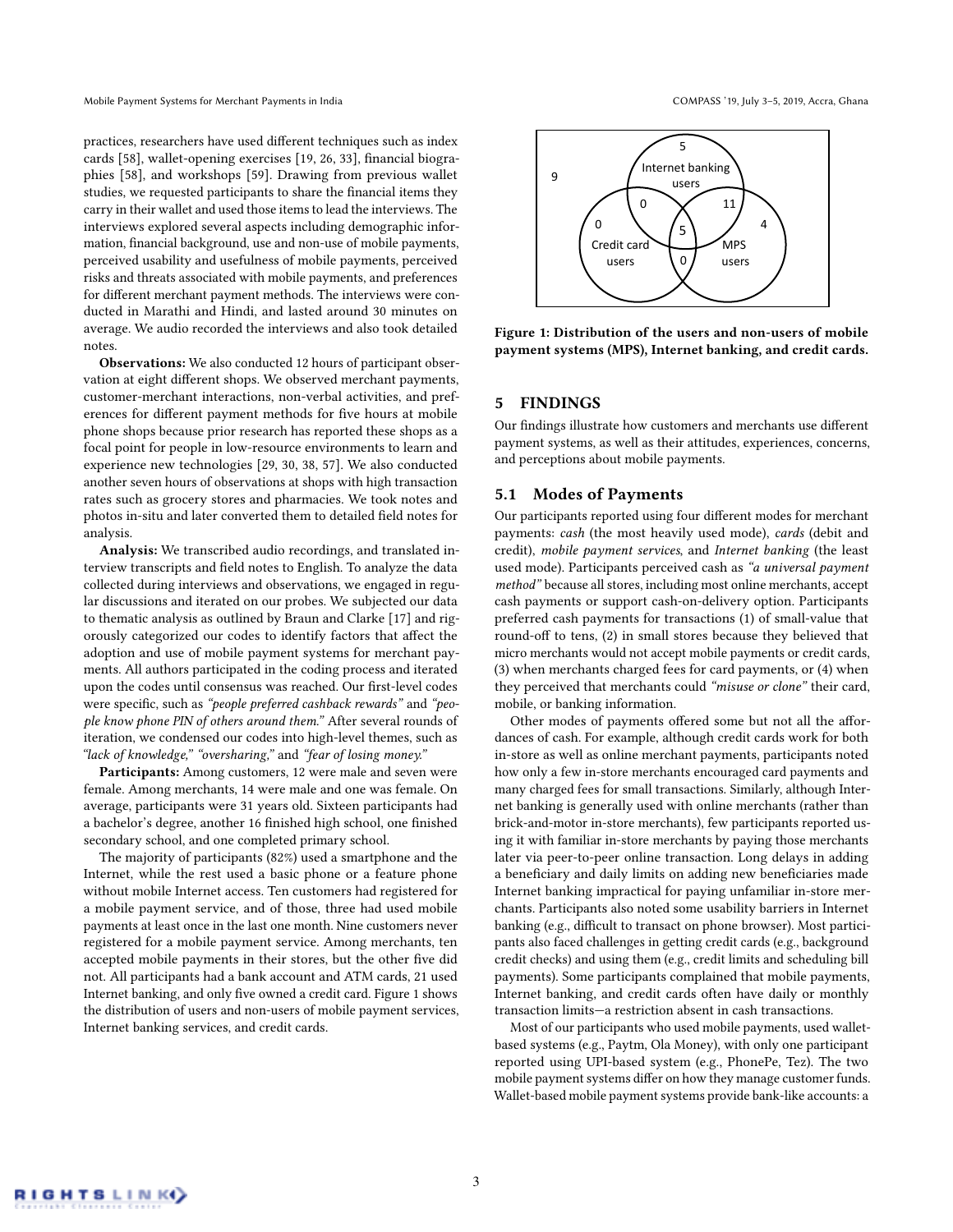customer maintains balance in his/her online wallet account, and all transactions are posted to the customer's online wallet. UPI-based mobile payment systems provide a transaction service to customers' existing bank accounts: customer's money stays in his/her bank account, and all transactions are posted directly to the customer's bank account. Thus, while both systems require a customer to have a phone and an active SIM card, UPI-based systems have an additional requirement—a customer should have a bank account. Almost all the participants did not know the differences between wallet-based and UPI-based mobile payment systems.

# 5.2 Use of Mobile Payments

Although all our participants were qualified to use a mobile payment service—they had a bank account, an active SIM card, and a phone—only a fraction were regular users of mobile payments: Twenty participants (58%) had enrolled for mobile payments, and only eight used them regularly. We asked users of mobile payments why they registered for these services? Participants gave three different reasons to register: convenience (n=14), offers (n=9), and encouragement by friends (n=6). Several participants in urban areas perceived mobile payments as a convenient tool for merchant payments (e.g., paying bills, buying mobile airtime from anywhere anytime). Online and mass media campaigns highlighting convenience of mobile payments, watching their friends use mobile payments easily, and word-of-mouth reviews from their personal networks motivated them to explore mobile payments. Most mobile payment services in India offer lucrative incentives to gain new subscribers [\[47\]](#page-10-33). Ten participants registered to avail these incentives, and out of those, six registered on multiple services to earn more rewards. In addition to offers on new sign ups, several services also provide cashback for successful referrals and for transactions with new users. These referral and transactional rewards also motivated some participants to encourage (or even force) their friends to register and use mobile payments.

"I made my cousin brother register and taught him how to earn free money. We would transfer money to each other, and both earn cashbacks. I earned  $\bar{\mathfrak{Z}}$ 200 like that!" — 34yr, Male, Urban, Customer

Participants reported using mobile payments for purchasing mobile airtime  $(n=14)$ , paying bills  $(n=8)$ , and buying movie tickets (n=7). Participants emphasized "how convenient" mobile payments were for these use cases compared to the alternative, which involved traveling to a payment center, waiting in queue, and making a payment. A participant stated:

# "Paytm saves me a trip to get a mobile recharge or to pay my bills." — 23yr, Male, Peri-urban, Customer

The use of mobile payments for online shopping was uncommon. Only a few participants, even in urban centers, shopped online and their preferred mode of payment was cash- or card-on-delivery because they did not trust online merchants. Some customers were unsure whether a product bought online will be delivered, and they were also concerned about "the hassle of returning or exchanging the product" if it did not meet their expectations. With cash- or card-on-delivery, participants delayed the payment until the product was delivered and inspected. Such affordances were missing from mobile payments as well as Internet banking. While discounts

and incentives offered by mobile payment services prompted some people to use them for online shopping, a few participants in rural and peri-urban areas were wary about the legitimacy of discounts, primarily because of the lack of experience with both online shopping as well as mobile payments. They felt more comfortable using mobile payments either for small-value transactions or when encouraged by multiple people in their social network.

> "How can Paytm offer a discount on the refrigerator when there is no discount in the showroom? Something is wrong. Maybe the refrigerator is used or has no guarantee." — 53yr, Male, Rural, Customer

#### 5.3 Perceived Usefulness of Mobile Payments

Customer perspective. We asked participants whether they thought mobile payments were useful and if so how. All participants perceived mobile payments as useful and convenient (e.g., "no need to carry money"), and mobile payment transactions as efficient and fast. Some participants thought that they might save more if they use mobile payments, because they felt "digital is easier to save" whereas "cash is easier to spend." This perception contradicts prior observations that people spend more when using digital payments (credit or debit cards) than cash [\[52\]](#page-11-5). Perhaps low usage of mobile payment systems, due to their limited use for online shopping and limited support from merchants in rural and peri-urban areas, created this perception among our participants. Participants also projected the benefits of mobile payments on non-users. For example, a participant elaborated how mobile payments (or digital payments in general) would lead to "less crowd at the bank [to withdraw money or to transfer money]", or less crowd at the bill pay centers. These perceptions largely reflect participants' frustrations with the slow processes in financial institutions and their hope that digital transactions will somehow fix these issues. A participant in a small town echoed this sentiment: "anything online is good. It makes things efficient and quick."

Several participants perceived these services as useful not just to them (e.g., convenience, rewards) but also to the society, which echo the findings from prior work [\[41\]](#page-10-11). Participants considered mobile payments as instruments of social good and believed that "mobile payments would lead to higher monitoring of economic activities" which eventually would lead to eradication of black money. They believed that despite the usefulness of mobile payments, these services have not been yet adopted by many in-store merchants because merchants want to hide their sales by avoiding automatic creation of transaction logs, thereby skimming taxes. This "mobile payments are good for the country" view echo the nationalist message associated with the government's 'Digital India' campaign [\[41\]](#page-10-11).

Merchant perspective. In contrast to setting up Point of Sale machines that support credit and debit card payments, merchants found it much easier to support mobile payments, which require devices, hardware, and network already available to merchants. Setting up merchant gateways for mobile payments had no initial activation cost and wait time, two factors that prohibited micro merchants to support card-based payments. Merchants also perceived that supporting mobile payments will make them "look modern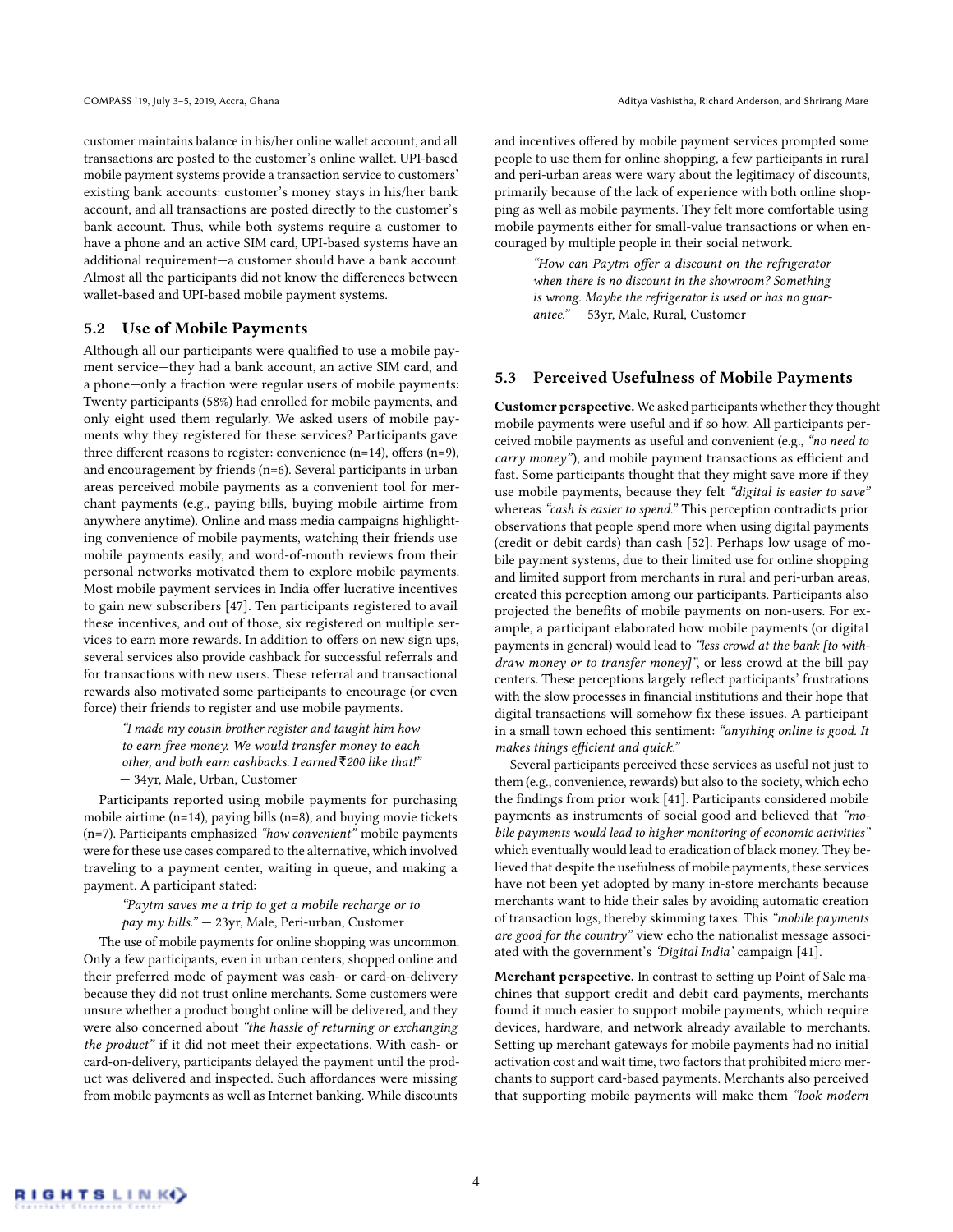and tech-savvy" and will also help them retain business of those customers who prefer to use mobile payments.

#### 5.4 Barriers in Using Mobile Payments

Our analysis identified barriers encountered by current users as well as barriers perceived by non-users of mobile payment systems in the context of customer-to-merchant payments.

5.4.1 Customer Perspective of Barriers. We now present the barriers encountered or perceived by the customers and then (in Section [5.4.2\)](#page-6-0) offer the perspectives of the merchants.

Economic consequences of making a mistake. A recurring reason among some participants, particularly from rural and periurban areas, for not using mobile payments was the "fear of making a mistake" during a mobile payment transaction and losing money. They attributed lack of familiarity and lack of knowledge for their fear of using mobile payments. Some non-users wondered if they could actually pay in a store with their smartphones and some were concerned that they would need to upgrade to a new smartphone model. Although some of these participants were generally comfortable exploring new smartphone apps, they were hesitant to try out mobile payment apps because they were afraid of "accidentally sending money to a wrong person" or "accidentally paying more by typing an incorrect amount." Although many services allow transactions to be reversed when parties involved in a transaction contact customer support center, some participants in urban areas and many participants in rural and peri-urban regions perceived customer support service as "hopeless", which meant they saw transaction reversals as either impossible or "too much of a hassle." A few participants who had dealt with customer support for transaction reversals "experienced anxiety" while waiting for reversal of the failed transaction, which often took several days or weeks. A participant stated:

"I reserved train tickets at irctc.com. Although  $\bar{z}$ 4,500 was deducted, the transaction somehow failed. I contacted customer service for two weeks. I was anxious since  $\bar{z}$ 4,500 is a big amount." - 32yr, Male, Urban

Participants in rural as well as urban areas were generally not concerned about mistakes when sending mobile money to friends as they expected "full support [from friends] if they accidentally sent more money", but were unsure if a merchant will have the time and willingness to speak to customer service representatives if they accidentally sent more money to the merchant. The hesitation to use mobile payments does not seem related to formal education or level of familiarity with smartphones, at least among our participants. For example, two participants who completed only high school used mobile payments regularly, whereas seven participants who had graduate degrees and reported using smartphone regularly were skeptical of using mobile payments.

Some men and many women did not know how to use mobile payments. They were unsure who will help them "learn the app, navigate the features, and troubleshoot." Although they relied on their children to learn new apps (e.g., social media apps) on their phone, they expressed discomfort in seeking help from children to learn mobile payments because of the fear of losing money if their children made any mistake while teaching them. Participants

expressed willingness to adopt mobile payments if people "like them" or "around them" used these services.

> "Seeing is believing. If my office boy can use it, then I can use it as well." — 65yr, Male, Urban

However, most non-users did not know anyone in their social network who used mobile payments for customer-merchant transactions. In contrast, many irregular as well as regular mobile payments users had a friend or colleague or an adult family member who alleviated their concerns.

Bad experience. Participants' own bad experiences with mobile payments or negative experiences of others made them even more hesitant to explore these services. In interviews, participants shared stories of how they or their friends lost money in transactions, had to deal with money being held for a few days (when the expectation was of an instant transfer), and experienced bad customer service when trying to revert a failed transaction. Bad experiences dissuade people from adopting mobile payments, particularly when they are new users. For example, two participants, one new-user and one accustomed user, in peri-urban areas had similar first-hand experience about losing money through failed transactions, but they had different reactions. Both participants reported losing money when they tried to pay for mobile airtime using Paytm. The newuser participant stated:

> "I stay away from mobile payments now. After not receiving airtime, I tried contacting the customer service but they never helped. I never used Paytm again." — 26yr, Male, Urban

While the new-user participant said he stopped using mobile payments because of the bad experience, the other participant, who had been using mobile payments for airtime recharges for a while without any issues, shrugged off the bad experience and said he still regularly uses mobile payments.

Unreliable network connectivity. Several participants were concerned that mobile payments will not work for merchant payments in areas with unreliable cellular network or if their smartphone was out of charge. For example, many participants in urban areas believed that their cellular network was unreliable for merchant payments, particularly in shops that were located in underground markets or inside malls.

> "I had to climb and descend stairs several times to find network for paying someone in the underground market. We never have network when we need it. We can't count on it." — 38yr, Female, Urban

Several participants owned cheap smartphones and reported that their smartphone battery lasts only a few hours, making it difficult for them to rely on mobile payments alone. Similarly, some participants in urban areas worried that mobile payments will not work at all during Internet outages, which have happened about 200 times in the last six years in India [\[10\]](#page-10-34). A customer noted his frustration:

"Internet blackouts happened 20 times in Rajasthan since last year. How would I pay then?"  $-$  44yr, Male, Urban

Participants concerns about unreliable network during mobile payment transactions stemmed from their bad experiences while using other digital payment systems such as debit and credit cards. Several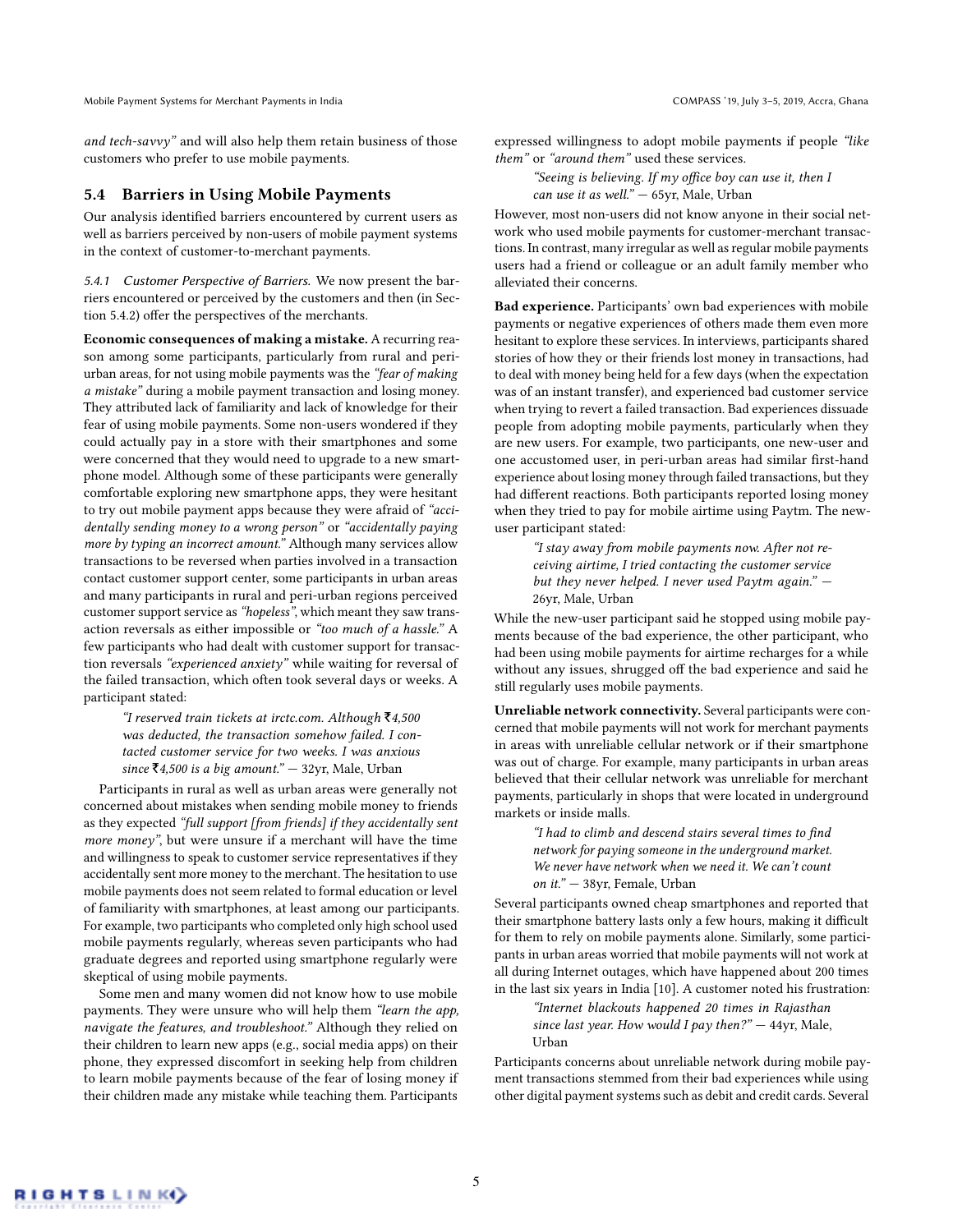non-users and new users noted how they often face network issues on the merchant's side while using cards and how it often took longer to pay with cards since many older Point of Sale systems use a slow dial-up network.

While most mobile payment systems operate only on data networks (e.g., 3G, 4G), some providers support payments over nondata networks (e.g., voice, USSD), particularly for people in rural areas. For example, Paytm provides a toll-free Interactive Voice Response (IVR) system and NUUP, a UPI-based payment service, uses Unstructured Supplementary Service Data (USSD) channel to allow people to make payments without Internet access. However, none of our participants had heard about these features and services. When we explained how these services work, they expressed concerns about the usability of these services.

Lack of support from merchants. Participants in rural and periurban areas complained that only a few local shops support mobile payments because merchants have no incentives to accept mobile payments. They believed that merchants have to pay transaction fee on mobile payments, which is true for credit or debit payment, but not for some of the commonly used mobile payment services (e.g., Paytm).

#### "Merchants have to pay commission, and they do not want to lose money" - 24yr, Female, Urban

Some participants felt that merchants purposely avoid using mobile payment systems so that they can transact in cash and sell "candies and toffees" instead of returning exact change. Many participants believed that merchants do not transact digitally, but instead transact in cash and provide hand-written illegible receipts to "keep transactions untracked" so that they can skim taxes. Participants in urban areas complained how "such paper receipts are meaningless" and result in no accountability. Additionally, some participants reported the introduction of Goods and Services Tax (GST) [\[7\]](#page-10-35)—a policy meant to simplify and unify tax rules—as counterproductive to the adoption of mobile payments by merchants. Since the implementation of GST increased taxes on certain goods and services (e.g., personal care items, dining, lodging), customers now have to pay more to avail these goods and services. Participants reported that some local merchants of such goods and services preferred using cash so that they have control over how much GST to charge to their customers. While some merchants did so to increase their businesses, participants reported how exploitative merchants charged GST to customers on cash transactions to pocket more profits. A merchant corroborated these customers' observations on how a few merchants avoid using digital payments to skim taxes:

"The people in restaurant business are earning double due to this GST. They charge GST to customers, but do not keep any digital records to avoid taxes." — 40yr, Male, Urban, Merchant

Poor KYC policy implementation. In efforts to regulate mobile wallets, the Indian government mandated strict Know Your Customer (KYC) for wallet-based mobile payment services. KYC process is required to send and receive money, to increase wallet balance and transaction limits, and to transfer money to a bank account. Several participants in villages, small towns, and cities expressed confusions and frustrations with the KYC process. For example,

Paytm offers three types of KYC process—min KYC, self KYC, full KYC—each with varying validity and limits on wallet balance [\[11\]](#page-10-36). The KYC process involves submitting government issued identification documents online and an in-person verification where an agent would visit the customer to verify the documents. Most of the participants were unaware of these distinctions. Many participants expressed resentment over the in-person verification process as well as the long wait times associated with it.

> "There is an irony that the KYC process of online payment services is done in-person. I am still waiting for over a month for someone to visit me for the verification." — 31yr, Male, Urban, Customer

Several participants expressed concerns over submitting identification documents to mobile payment providers due to lack of trust in their abilities to keep documents secure. Many of them opted, like the following participant, for not using mobile payments.

> "Why should I give my Aadhaar card<sup>[2](#page-5-0)</sup> or passport to them? What would happen if they misuse it or someone steals  $m\gamma$  identification?"  $-$  37yr, Male, Peri-urban

Lack of need. Most non-users and irregular users of mobile payments did not feel the need to use these services for merchant payments, either online or in-store. These participants felt that their "payment needs are fulfilled by cash and debit card." Similar to the findings from Pal et al. [\[41\]](#page-10-11), we found that once the new banknotes were available after the demonetization, participants reverted to using cash and found "no need of mobile payments." Moving to mobile payments meant extra effort to participants, particularly to those who were unsure about the benefits of mobile payments. While some participants were concerned about keeping and managing change, many participants comfortably carried fat wallets—cash, change, cards, receipts, photos of family and Indian deities, visiting cards of people they met, and even tobacco—and found limited value in using mobile payments.

While most women were unsure about the benefits of mobile payments to them, a woman in urban area highlighted how mobile payments could fit well in multiple rotating savings and credit association (ROSCA) groups in which they participated:

> "Mobile would make it easier to collect payments from other women, which currently is so cumbersome. Some women submit creased or almost torn notes because they save them privately from their family."  $-61$ yr, Female, Urban, Customer

Intermediation and lack of agency. Some participants lacked the agency to use mobile payment systems. We found that the participation of older adults was often mediated through their adult children. Often, the intermediaries controlled the extent to which these users explored mobile payments ecosystem. For example, a participant set up Ola Money on his father's phone and taught him how to use it with Ola ride-sharing service, but he was hesitant to teach Paytm to his father because he worried that his elderly father would lose money by using Paytm incorrectly. According to him, Ola Money's tight integration with Ola made it "simple and automatic" to use for his elderly parent.

<span id="page-5-0"></span> $2$ Aadhaar is a 12-digit unique identity number for residents of India that is created based on their biometric and demographic data.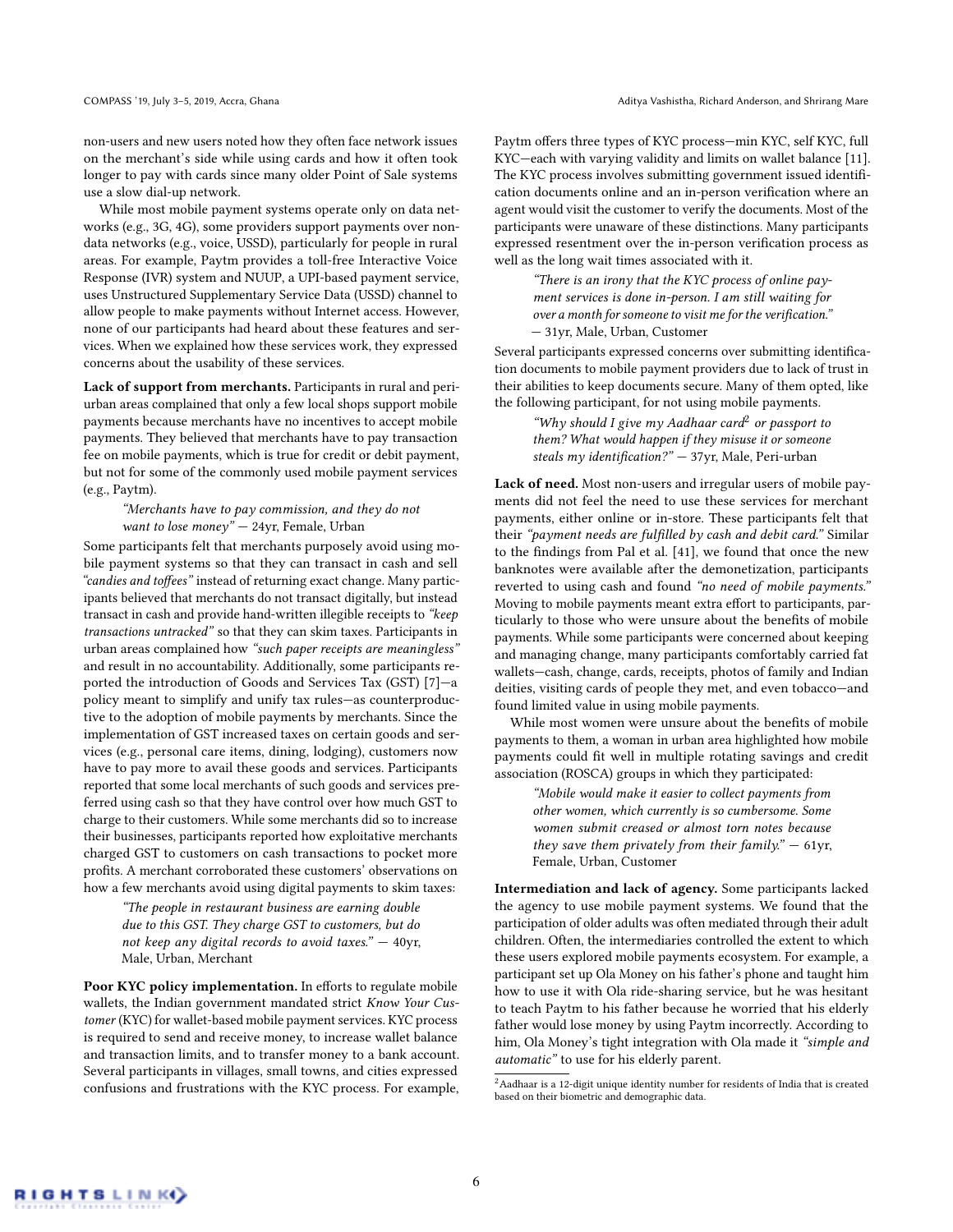Among women participants, five out of seven were non-users of mobile payments. Although they had access to smartphone and the Internet, their male family members discounted their need or desire to use mobile payments. Although women participants reported having a say on what goods and services to buy, they expressed limited control on how, where, and when financial transactions take place. Three women participants reported that their male family members did most of the transactions. For these women, the agency to save, manage, and spend physical money themselves was more important than participating in digital economy.

<span id="page-6-0"></span>5.4.2 Merchant Perspective on Barriers. The merchant participants in our study were primarily concerned with mobile payment systems reducing their business efficiency and increasing their accountability.

Need for cash float. All merchants expressed a strong need to keep excess cash at hand for paying their suppliers and workers on a daily basis. Merchants were worried that if most of their customer paid digitally, they would be strapped for cash to pay to their suppliers or workers who prefer payments in cash [\[41\]](#page-10-11). For this reason, merchants preferred cash transactions and found no incentive to accept mobile payments unless their supplier and workers also start accepting mobile payments.

"Everyone in the business cycle need to start using it, not just customers. I need to pay laborers and suppliers daily, and in cash." - 45yr, Male, Peri-urban

Impact on business efficiency. Several merchants in peri-urban areas were hesitant to adopt mobile payments out of the fear of slowing themselves down due to network issues or payment issues. They preferred cash-based transactions and perceived them as faster, less riskier, and independent on external factors such as availability of network.

All merchants were adept in dealing with cash transactions and managing change. Most of them had neatly organized cash register and had different sections for different denominations of banknotes and coins. Several merchants kept change in a sack near the cash register. They often encouraged customers to bring exact change or round off the transaction amount to the nearest ten by selling them something else (e.g., candies). To process transactions quickly, we observed that merchants often engaged several customers at the same time, using change given by one customer to complete transaction with another customer. A merchant expressed how accepting mobile payments to avoid managing change is not a strong motivator:

"We are expert in handling multiple customers at the same time. If one customer is taking time to get cash out of the wallet, I switch to another customer who is ready to pay. Why should I increase my hassle by offering mobile payments?" — 34yr, Male, Peri-urban

Some merchants who supported mobile payments found it easier to distinguish between customers who paid and who had not when the transactions were cash-based instead of mobile-based: "tracking faces is easier than phone numbers."

Lack of need. While a few enterprising merchants supported mobile payments "to look progressive" or "to attract young adults who

use mobile payments," many merchants felt it was unnecessary to support mobile payments. While merchants in rural and peri-urban areas believed "no customer uses mobile payments here," merchants in urban areas acknowledged that customers do use mobile payments, but they still did not feel they had to accept mobile payments because "cash transactions were working just fine."

The merchants who accepted mobile payments expressed frustration with the process of withdrawing cash from wallet-based systems. To withdraw money, they had to transfer the money first to their bank accounts, a process that takes time and usually involves a fee. This delay and cost was unacceptable to some merchants who also expressed concerns about the balance limit on the wallet-based systems. A jeweler stated:

> "I stopped using Paytm because the basic account has a wallet limit of just ₹20,000. After KYC, it is ₹100,000 which is still less." - 64yr, Male, Urban

Advertising mobile payments. A majority of our merchant participants did not advertise that they accept mobile payments: out of ten merchant participants who supported mobile payments, only four reported advertising them. As a result, whether a store supports mobile payments was not evident to customers unless they explicitly asked; when not advertised, customers assumed that the merchant does not accept mobile payments.

Some merchants said they chose not to advertise because they do not prefer mobile payments. But a few merchants felt overwhelmed by all the different mobile payment options and were confused about how many to support and how many to advertise. A merchant noted:

> "There are so many mobile money services. If I use one of them, some customers will expect me to use another services as well." — 37yr, Male, Urban

Indeed, the mobile payments landscape is fragmented in India with many competing public (e.g., BHIM, NUUP) and private mobile payment services (e.g., Paytm, Tez). Merchants could benefit with some cross-platform integration that makes it easy for them to support multiple mobile payment services.

# 5.5 Security and Privacy Perceptions

We now highlight the security and privacy perceptions about mobile payments that emerged from our interviews with merchants and customers.

Safety and reliability. Customers saw cash as a safe and reliable mode of payment for small in-person transactions. They noted that cash transactions (usually) involve only the two relevant parties customer and merchant—and the transaction can be verified by both parties immediately.

> "Mobile payment has to go through technology and it involves many parties and hops. Cash, I just give it to someone, and I know for sure that the transaction has happened." — 27yr, Male, Urban

Both merchants and customers believed online banking to be the safest mode of payment. This belief reflects their trust in the traditional banking institutions than the new and less familiar mobile payment systems. Customers in urban areas also found online payment via credit cards risky and feared that the payment information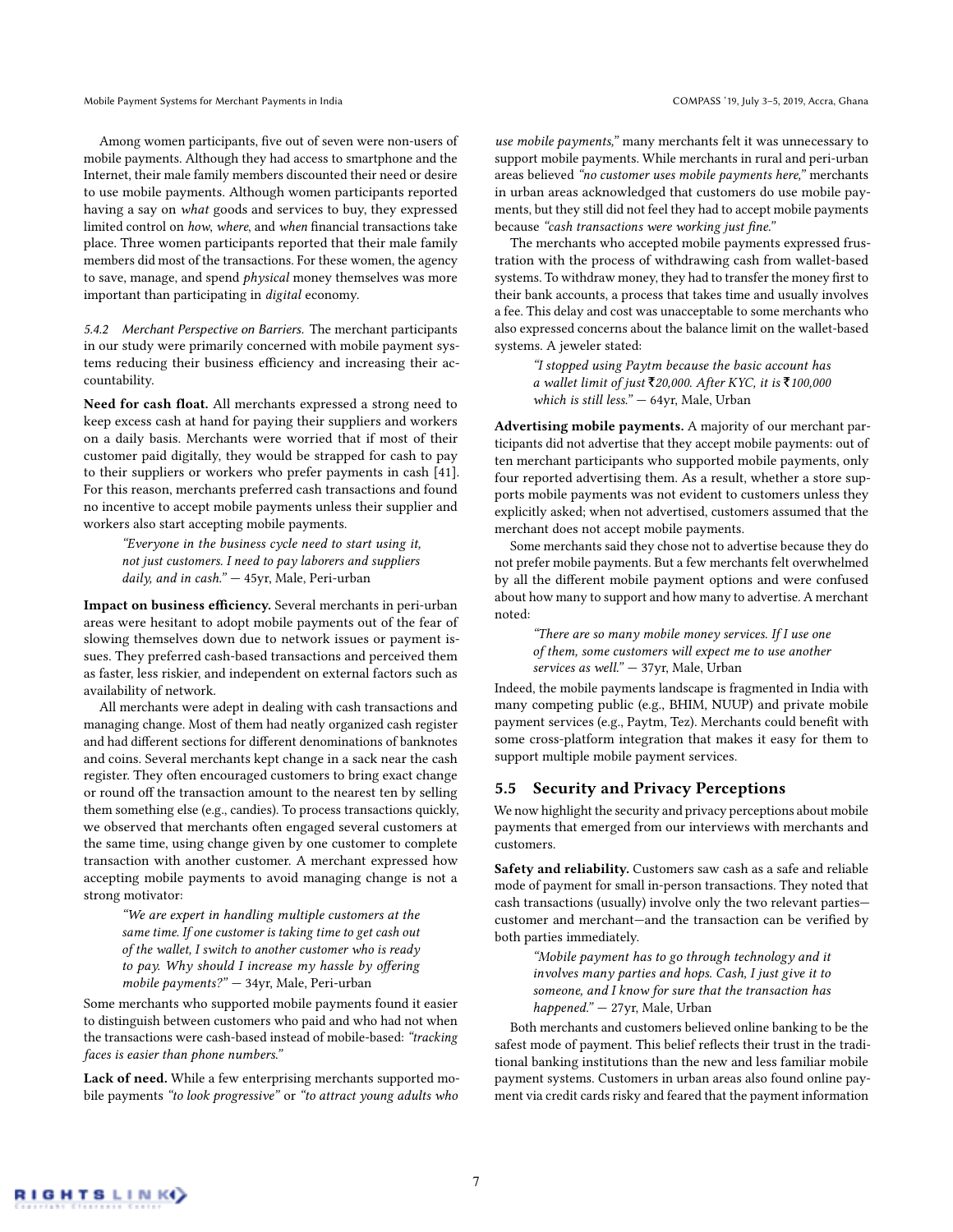COMPASS '19, July 3-5, 2019, Accra, Ghana Aditya Vashistha, Richard Anderson, and Shrirang Mare

could be stolen from the online merchant by an online adversary. Merchants and customers in rural, peri-urban, and urban areas had mixed opinions about the security of mobile payment systems: four participants thought mobile payments were as safe as online banking, seven considered mobile payments as insecure, and the rest of the participants were largely unsure.

"I mean people are using mobile payment services and the government is allowing it. Maybe they are secure. I don't know." — 33yr, Female, Urban, Merchant

Perceptions on transaction history. While some customers emphasized how in-situ verification of the cash transaction makes it more trustworthy, others noted that cash transactions can be difficult to dispute in the future because there is no transaction history. This lack of transaction history with cash was seen as a privacy feature by some customers in urban areas, and a few participants reported leveraging this advantage for transactions they did not want to be logged. For example, one participant reduced the use of mobile payment services, and reported using cash to buy movie tickets, after his transaction history was accessed by his conservative parents.

"I was dating a girl without the knowledge of my parents. They looked at Paytm's history and figured that I have a girlfriend since I was regularly buying tickets for two people." — 24yr, Male, Urban, Customer

Two merchants also expressed privacy concerns that mobile payments "track users' transactions and maintain an everlasting record of their spending habits." They felt there was little they can do to prevent such tracking. One of them stated:

"Tracking is a risk, but what can you do about it? It [digitization] is happening one way or the other."  $-$ 34yr, Male, Urban, Merchant

Most customers were not concerned about leaving digital transaction records about their spending. In fact, many participants appreciated the transaction log feature since it helped them analyze their expenses and manage their finances. On the other hand, many merchants expressed concerns about how an adversary, the government or a hacker, could learn about their earnings via the transaction history.

A few merchants and customers expressed doubt in the government's ability to safeguard their private data, and also questioned government's motives in pushing for digital payments. We heard comments like "all our biometric data is out in the open. It is probably in a thumb drive, and other countries already have it" from three participants when discussing digital payments and government's digital inclusion efforts. One of them believed that the whole 'Digital India' campaign was lobbied by private corporations seeking data for profit.

"Don't buy into this digital India propaganda. It is all driven by private companies who want your data. Government will profit of course and use it to suppress minority and people who oppose... I had to get Aadhaar  $$ it's compulsory – but I have opted for biometric lock for me and my family so companies cannot easily access our biometric data." — 34yr, Male, Urban

Participants who shared these views acknowledged having a mobile payments account because it was "convenient at times," but noted that it was not their preferred payment option.

Threats models and adversaries. Some customers identified merchants as potential adversaries when transacting with cash (e.g., when merchants short change customers), but not when paying with cards or mobile phones; card payments and mobile payments are relatively new in India, and perhaps because of that only a few customers were familiar with the sophisticated credit and debit card skimming attacks.

Participants' threat models around mobile payments were largely shaped by rumors, hearsay, and nationalist sentiments. Some merchants believed that hacking mobile payment systems was easier than hacking online banking accounts. These participants had the "Hackers are Burglar" mental model [\[60\]](#page-11-6), i.e., they believed that hackers are criminals that are motivated by financial gain and they would "break into" computers to look for information much like a burglar will break into houses to look for valuables. They saw online hackers as a threat, and felt that mobile wallets should not be used because hackers "can easily steal money and transaction information." Another advice we got from merchants was to avoid Chinese phones for accepting mobile payments because "Chinese phones are hackable." As one participant expressed, this belief was likely formed while trying to justify the low cost of Chinese phones.

> "There are too many Chinese phones flooding the Indian market. These phones are of low quality and can be hacked. People should not do any financial transactions on these phones. " — 26yr, Male, Rural, Mechant

Such beliefs and hearsay contributed to participants' mistrust about using mobile phones for digital payments.

Mobile payments on shared devices. Since phone sharing among family and friends is a common phenomena in developing regions [\[14,](#page-10-37) [18,](#page-10-38) [48,](#page-10-39) [56\]](#page-11-7), a key question is how users of mobile payment systems protect their financial information. All participants were aware that when a mobile payment service is set up on a shared phone, someone with access to the phone can easily check on the phone owner's finances, past transactions, or even do transactions. Some participants took light measures, such as being around the phone when someone else is using the phone, using PIN to unlock phone, or enabling application level locks on the mobile payment application, to mitigate potential security and privacy risks. But overall, participants were not worried about someone misusing their mobile payment accounts, and said their use of mobile payments does not affect their phone sharing behavior in any significant way. We also asked participants what would happen to their mobile wallets if they lost their phone. All participants felt their phone PIN would protect their mobile payment accounts if their phone gets lost or stolen.

# 6 DISCUSSION

We now take a step back from our findings and discuss the barriers to using mobile payments that surfaced in our findings. We also provide recommendations to designers, policy makers, and entrepreneurs to mitigate barriers for customers and merchants who want to use mobile payments.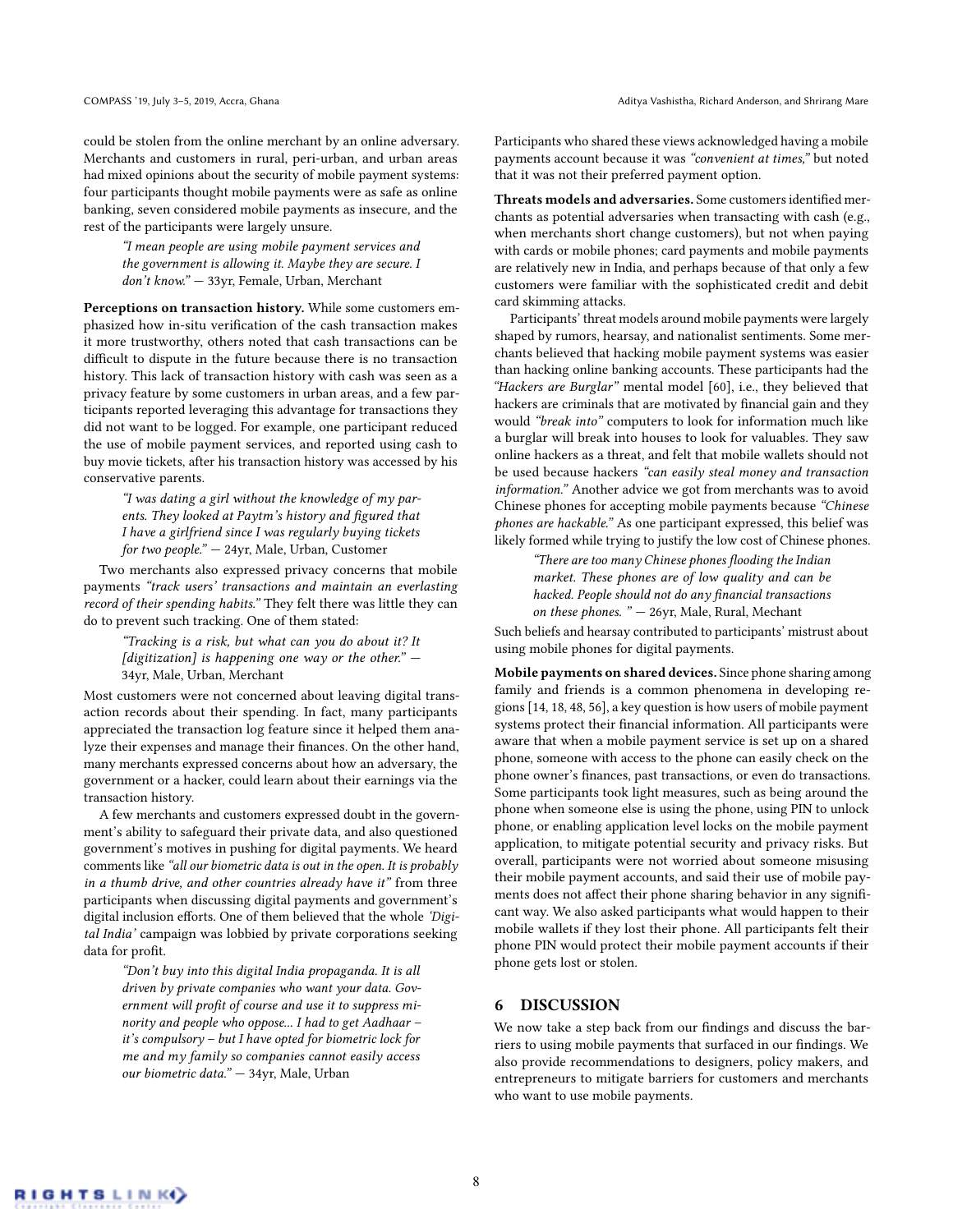Mobile Payment Systems for Merchant Payments in India COMPASS '19, July 3–5, 2019, Accra, Ghana

# 6.1 From a Cash-heavy to a Cash-less Society

India is a cash-heavy economy [\[6\]](#page-10-8), and the move to mobile payments is at odds with India's consumer culture that greatly values the tangibility of cash and receipts in everyday transactions [\[28,](#page-10-10) [45\]](#page-10-14). Adopting mobile payments for everyday customer-merchant transactions requires overcoming technological barriers, but also a psychological shift in how individuals and society view and use digital money. Making this shift is difficult and can take years.

Need for a strong use case. A strong use case for mobile payments can force people to overcome some technical, social, and psychological barriers. For example, M-Pesa was readily adopted in Kenya because it provided a significantly better solution to the remittance problem faced by millions. However, none of our participants found current mobile payment services compelling enough to readily adopt for a particular use case. Although demonetization jump-started the digital payments movement in India by forcing people to signup for mobile payment services due to scarcity of cash, the use of mobile payments dropped significantly once the new banknotes became available [\[41\]](#page-10-11) since people had no compelling reason to continue using mobile payments.

Need to emphasize that mobile payments will co-exist (not replace) cash. One recurring observation in our interviews was how participants saw using mobile payments as synonymous to "not using cash at all". Since it is impractical to stop using cash completely in a cash-heavy economy like India, participants with this misconception were unlikely to even try mobile payments. We believe this misconception stems from how people think of technology adoption: new technology replaces old technology [\[51\]](#page-11-8). This misconception is re-enforced by the 'go cashless' campaign by the Government of India, making people view mobile payments with an overly critical eye where they expect mobile payments to work for all their payment needs. In interviews, participants pointed out cases where mobile payments may not work (e.g., no phone battery or phone network) as their reasons for not using these systems. However, mobile payment systems do not have to replace cash. They can co-exist with cash as another payment modality that a user carries (along with cash) and can use it where it is supported [\[35\]](#page-10-40). This view is inline with the 'less-cash society' goal, which is in fact what the Government of India means when they say 'cashless society' [\[2\]](#page-9-3), but many participants interpreted the campaign for its literal meaning.

#### 6.2 Hesitant Customers

Many of our participants had incorrect mental models about mobile payments and were hesitant to try mobile payments on their own, even if they wanted to use them. The hesitation stems from the fear of making a mistake (and losing money) or fear of embarrassing themselves if they fail when using mobile payments in public. Although several mobile payment services have created online video tutorials to train novice users, our study participants favored inperson demonstrations on how to use mobile payments instead of just relying on these video tutorials or ad campaigns. Since several mobile payment services in India already provide a range of offers and rewards to recruit new customers and retain existing ones, people's own social network could be incentivized to leverage these instructional videos for informing non-users about the

available functionality, connectivity requirements, safety features, and general know-how of mobile payments.

Explicit transaction confirmation. Some of the concerns raised around mobile payments (e.g., fear of making a mistake, lack of familiarity) can be mitigated by re-designing ICT solutions to add explicit confirmation that reduce error probability. For example, in merchant payment transactions that involve manual entry, a confirmation step can be added that shows the merchant's name and photo (if available); current mobile payment services do show this information but only if the recipient is in the sender's contact list. Alternatively, a confirmation step could involve sending a onetime password to the customer, who then manually shares it with the merchant to complete the transaction. Although this two-step low-tech process makes the payment process slow, customers may feel more confident that the payment is going to the intended recipient. This process is usable in practice, for example, Ola Cabs uses this approach to correctly match customers with drivers.

A more forgiving system. Another approach to alleviate the fear of making a mistake is by allowing customers to retract a transaction with a certain time limit. Such transactions would appear as pending in recipients' view until the undo time expires or the sender manually confirms the transaction. This approach could allow users to get comfortable with a new technology without any fear of getting penalized for their actions. For example, when online shopping was a new phenomenon in India, online merchants (e.g., Amazon India and Flipkart) allowed customers to order with cash-on-delivery payment option and even reject the merchandise on delivery without paying if the customer no longer wanted the merchandise. This pushed curious yet anxious people to shop online [\[24,](#page-10-41) [54\]](#page-11-9).

# 6.3 Unmotivated Merchants

Merchants can play a central role in the adoption of mobile payments by actively advertising and promoting them, but they do not have any strong incentive to support these services.

Need strong business incentive for merchants. If mobile payments can bring business value to merchants, they are likely to readily adopt and promote them. Incentives such as discounts or tax breaks on processing digital payments could encourage merchants to overcome the friction of supporting these services. Customermerchant payments is one component of merchants' business; the other components being inventory management, preparing invoice, and tracking sales, among other things. Adopting digital payments is relatively easier for merchants who already use digital tools to manage one or more aspects of their business, compared to merchants who do it all manually. Thus, value added digital services (e.g., inventory management, invoices, sales reporting and analytics) that help merchants manage and grow their business could be one way to incentivize merchants to adopt digital tools and subsequently digital payments. Digital payments and digital inventory management systems can be bundled with other financial services such as loans; for example, KopoKopo [\[9\]](#page-10-42) provides loans to business who in turn use their digital payments platform.

Need to protect merchant interests. Customers feel that merchants should just adopt mobile payments, particularly the ones who do not have perverse reasons (e.g., skim taxes); this sentiment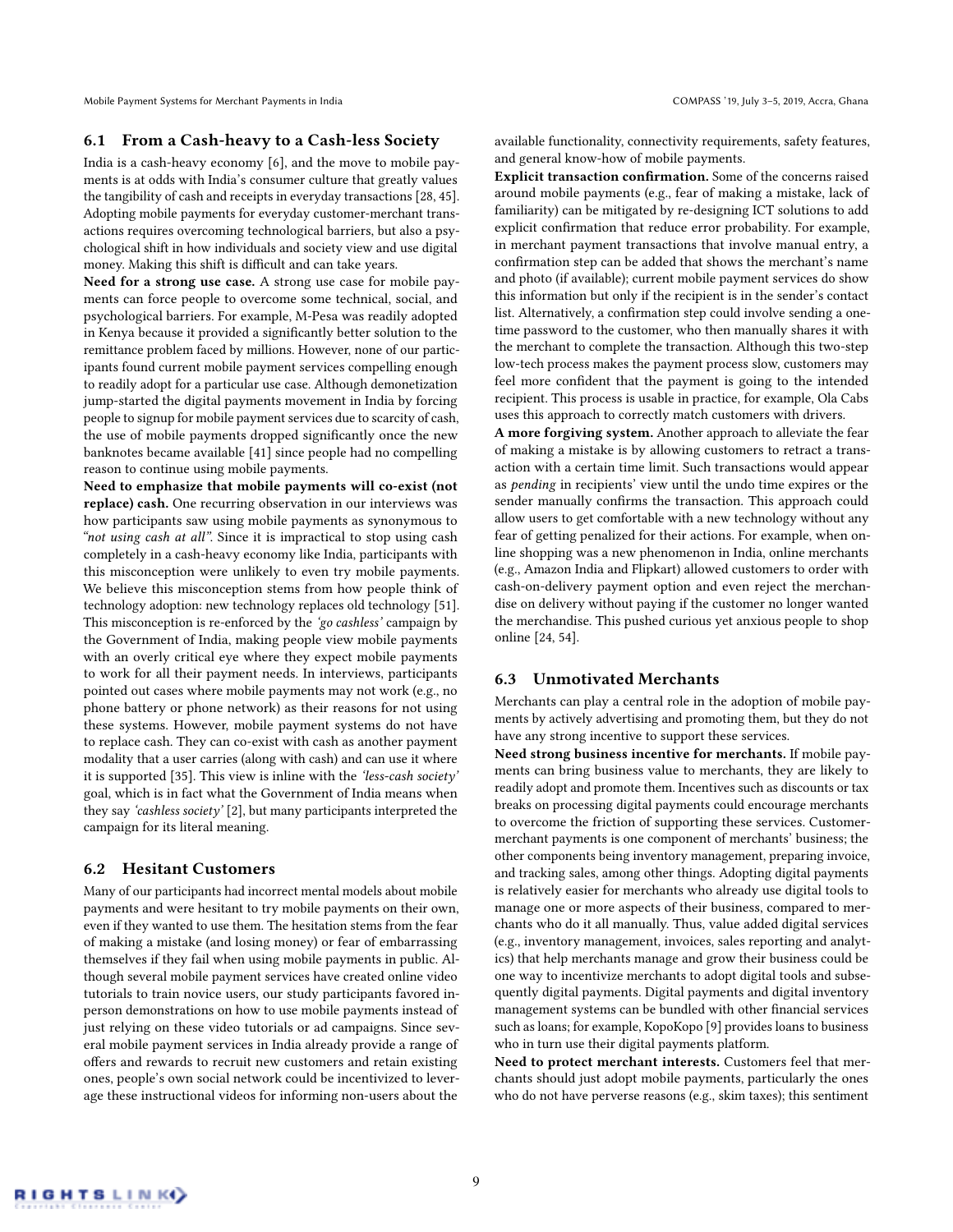resonates with the nationalist message associated with the government's 'Digital India' campaign. But merchants in our study raised valid concerns to adopting mobile payments. For example, many merchants found it difficult to integrate mobile payments in their existing workflows that have been heavily optimized for cash [\[28\]](#page-10-10). In addition, some merchants were concerned about the use of transaction data by local corrupt officials for excessive policing and possible harassment. As a result, we found, merchants support mobile payments to maintain status quo, but actively discourage its use by not appropriately advertising or sometimes claiming that the machine is broken when it is not. There is a need for appropriate regulations to protect merchants from excess oversight and surveillance, but there is also a design opportunity to develop mobile payment systems that seamlessly integrate with merchants' workflows and offer them transactional privacy with the necessary tax accountability.

# 6.4 Rural vs. Urban Perspectives

Customers in rural and urban areas had similar perceptions about barriers to using mobile payments, but some of these barriers were perceived more strongly in rural areas than in urban areas. For example, rural participants were more afraid of making a mistake than urban participants, and rural participants were also more concerned about the lack of connectivity. Compared to urban participants, more rural participants reported that local merchants do not support mobile payments and rural customers (who had considered online shopping) were wary of discounts in online shopping and incentives on using mobile payments. Rural customers, however, regularly used mobile payments when it saved them a trip to the nearby city (e.g., purchasing a train ticket in advance, for which they would normally have to travel afar). Thus, for certain types of services, rural customers found greater utility in using mobile payments. We also found intermediated use of mobile payments was more in rural areas.

Merchants in the rural areas felt an even greater lack of need for mobile payments because they thought none of their customers use mobile payments. In rural areas, mobile payments could potentially help alleviate some of the problems associated with the lack of infrastructure, for example, less accessible ATMs and banks. However, poor infrastructure impacts the use of mobile payments both positively and negatively. For example, customers may prefer paying with their mobile phones to save themselves a visit to the ATM, but merchants may want to accept cash to keep cash float since many people they transact with do not accept mobile payments. Thus, like most two-actor systems, the challenge for mobile payment systems is how to reach a critical mass of users to minimize the friction to use the system.

# 6.5 Policies and Regulations

While digital payments may be part of a government or development agenda, cash transactions fit well in processes and workflows of merchants, and suit the needs of customers as well. Appropriate policies can provide the right incentives to merchants and customers, while protecting their interests. The government of India, in its bid for a cashless society, has passed several policies and initiatives to nudge and push people to adopt digital payments. For example, some initiatives (e.g., demonetization, the 'go cashless' campaign, a policy proposal to provide tax break to small business when they use digital payments [\[32\]](#page-10-43), and Rupay debit and credit cards that have low surcharges [\[12\]](#page-10-44)) have created momentum towards reducing cash. However, the implementation of other initiatives (e.g., Goods and Services Tax [\[7\]](#page-10-35), KYC [\[8\]](#page-10-45)) have been counterproductive and some incidents (e.g., breaches in Aadhaar [\[53\]](#page-11-10)) have made people question the government's ability to keep citizens' data secure. There are clear benefits to the government and to organizations that can (or intend to) use customer's transaction data, but so far, there is no evidence of a compelling benefit of mobile merchant payments to either customers or merchants. This raises an important question: if people start using mobile merchant payments, what are the guarantees that their data would be safe and secure? None of the government's recent policies and initiatives focus on protecting customer rights or providing assurances in case of dispute when using mobile payments. Currently, liability lie with the customers, and they do not have any good recourse if something goes wrong. A policy that provides strong customer protection regulations and encourages mobile payment service providers to offer effective recourse for customers could be instrumental in building customers' trust in mobile payments.

# 7 CONCLUSION

In India, the government and industry forces are pushing for mass adoption of mobile payments. But it is unclear how the masses (in particular, customers and merchants) perceive mobile payments for merchant transactions; for example, whether they want it, how the early adopters are using it, what barriers do people face in adopting and using such services, and how they perceive associated utility and risks. To answer these questions, we conducted interviews and observations with 19 customers and 15 merchants in rural, perurban, and urban areas in India. We found that, for example, rural customers identified high utility of mobile payments but much of the adoption was in urban areas; customers who wanted to use mobile payments were hesitant due to the unfamiliarity with the technology and no good recourse for transactional errors; and merchants found mobile payments inefficient and limiting with their current business workflow and practices. We provided design and policy recommendations to address the barriers surfaced in the study and to enable those who want to use mobile merchant payments.

# ACKNOWLEDGMENTS

We are grateful to people who participated in our study. We thank the anonymous reviewers for their constructive feedback. The work was supported in part by a grant from the Financial Services for the Poor program at the Bill and Melinda Gates Foundation.

# **REFERENCES**

- <span id="page-9-2"></span>[1] 2015. 2015 Internet Trends. Technical Report. KPCB. [http://www](http://www.kpcb.com/blog/2015-internet-trends).kpcb.com/ [blog/2015-internet-trends.](http://www.kpcb.com/blog/2015-internet-trends)
- <span id="page-9-3"></span>[2] 2016. Cashless means less cash, not no cash: Arun Jaitley. [https:](https://timesofindia.indiatimes.com/india/cashless-means-less-cash-not-no-cash-arun-jaitley/articleshow/56168975.cms) //timesofindia.indiatimes.[com/india/cashless-means-less-cash-not-no-cash-](https://timesofindia.indiatimes.com/india/cashless-means-less-cash-not-no-cash-arun-jaitley/articleshow/56168975.cms)
- <span id="page-9-0"></span>[arun-jaitley/articleshow/56168975](https://timesofindia.indiatimes.com/india/cashless-means-less-cash-not-no-cash-arun-jaitley/articleshow/56168975.cms).cms. [3] 2017. 2016 Indian banknote demonetisation. [https://en](https://en.wikipedia.org/w/index.php?title=2016_Indian_banknote_demonetisation&oldid=765801391).wikipedia.org/w/ index.php?title=2016<sub>I</sub>ndian<sub>b</sub>anknote<sub>d</sub>[emonetisation&oldid](https://en.wikipedia.org/w/index.php?title=2016_Indian_banknote_demonetisation&oldid=765801391)=765801391.
- <span id="page-9-1"></span>[4] 2017. Digi-Dhan Vyapar Yojana. [https://digidhanlucky](https://digidhanlucky.mygov.in/).mygov.in/.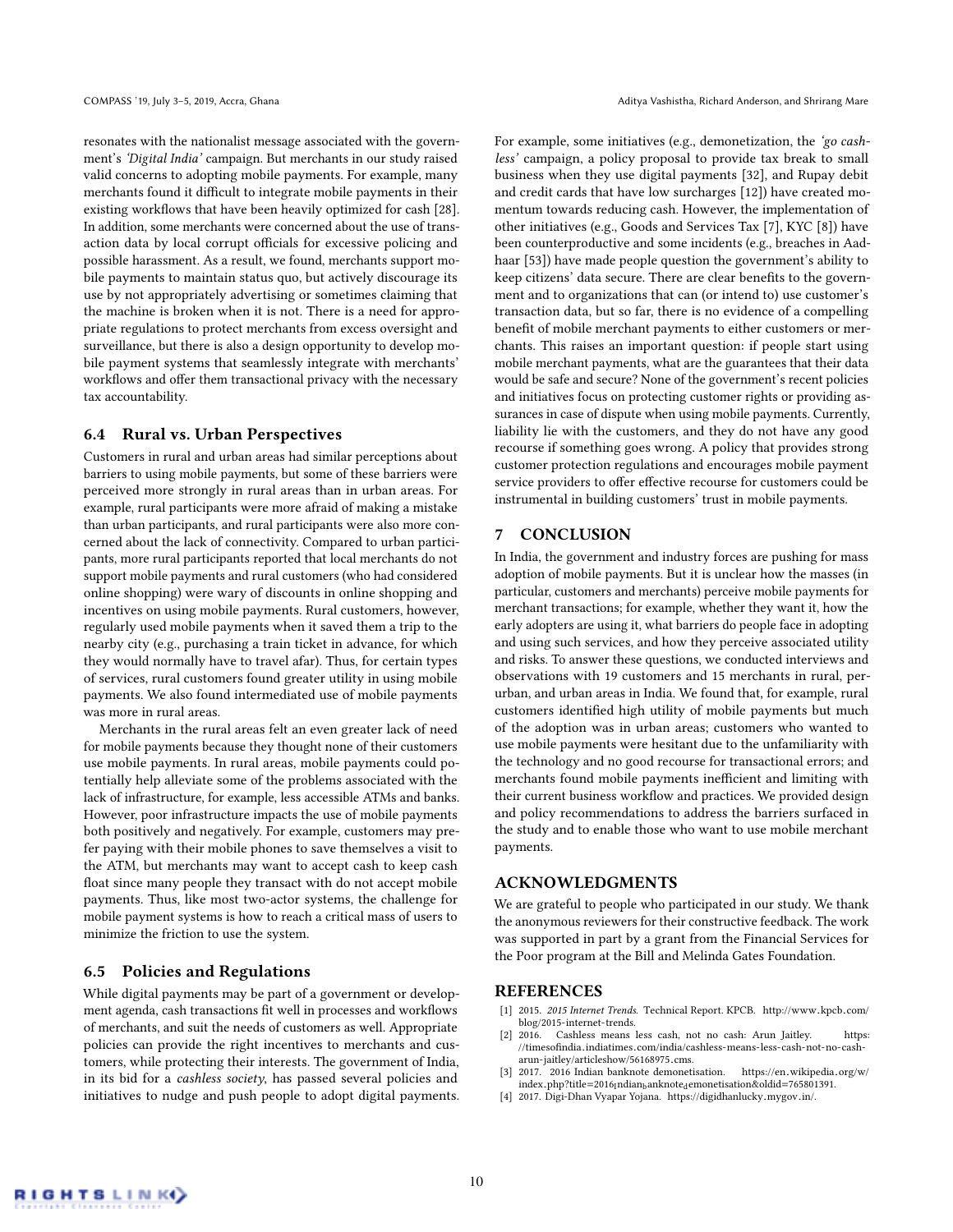Mobile Payment Systems for Merchant Payments in India COMPASS '19, July 3–5, 2019, Accra, Ghana

- <span id="page-10-24"></span>[5] 2017. The Power of Smartphone Interfaces for Mobile Money. [http:](http://www.cgap.org/blog/series/power-smartphone-interfaces-mobile-money) //www.cgap.[org/blog/series/power-smartphone-interfaces-mobile-money.](http://www.cgap.org/blog/series/power-smartphone-interfaces-mobile-money)
- <span id="page-10-8"></span>[6] 2018. Digital payments to grow to \$1 trillion by 2023: Credit Suisse - The Financial Express. https://www.financialexpress.[com/industry/technology/](https://www.financialexpress.com/industry/technology/digital-payments-to-grow-to-1-trillion-by-2023-credit-suisse/1055252/) [digital-payments-to-grow-to-1-trillion-by-2023-credit-suisse/1055252/.](https://www.financialexpress.com/industry/technology/digital-payments-to-grow-to-1-trillion-by-2023-credit-suisse/1055252/)
- <span id="page-10-35"></span>[7] 2018. GST - Goods and Services Tax. http://www.cbec.gov.[in/htdocs-cbec/gst/](http://www.cbec.gov.in/htdocs-cbec/gst/index) [index](http://www.cbec.gov.in/htdocs-cbec/gst/index)
- <span id="page-10-45"></span>[8] 2018. Hard times: RBI's KYC norms burn a hole in mobile wallets. [Online; accessed 15. Jul. 2018].
- <span id="page-10-42"></span>2018. Home - Kopokopo. [https://kopokopo](https://kopokopo.co.ke/).co.ke/
- <span id="page-10-34"></span>[10] 2018. Internet Shutdowns in India. [https://internetshutdowns](https://internetshutdowns.in).in.
- <span id="page-10-36"></span>[11] 2018. Paytm KYC Process. https://blog.paytm.[com/few-important-changes-in](https://blog.paytm.com/few-important-changes-in-paytm-from-1st-march-95b31549d6eb)[paytm-from-1st-march-95b31549d6eb.](https://blog.paytm.com/few-important-changes-in-paytm-from-1st-march-95b31549d6eb) [12] 2018. RuPay – A New Domestic Card Payment Scheme. [https://](https://www.rupay.co.in/)
- <span id="page-10-44"></span>www.[rupay](https://www.rupay.co.in/).co.in/
- <span id="page-10-6"></span>[13] 2018. Tez - Money made Simple. [https://tez](https://tez.google.com/).google.com/.
- <span id="page-10-37"></span>[14] Syed Ishtiaque Ahmed, Md. Romael Haque, Jay Chen, and Nicola Dell. 2017. Digital Privacy Challenges with Shared Mobile Phone Use in Bangladesh. In Proceedings of the ACM: Human Computer Interaction (PACM). [https://doi](https://doi.org/10.1145/3134652).org/<br>10.1145/3134652
- <span id="page-10-0"></span><sup>10</sup>.[1145/3134652](https://doi.org/10.1145/3134652) [15] Jenny C. Aker and Isaac M. Mbiti. 2010. Mobile Phones and Economic Development in Africa. Journal of Economic Perspectives 24, 3 (Sept. 2010), 207-232.<br>https://doi.org/10.1257/jep.24.3.207
- <span id="page-10-4"></span>[https://doi](https://doi.org/10.1257/jep.24.3.207).org/10.1257/jep.24.3.<sup>207</sup> [16] Asli Demirguc-Kunt, Leora Klapper, Dorothe Singer, Saniya Ansar, and Jake Hess. 2017. The Global Findex Database 2017. Technical Report. The World Bank. [https://globalfindex](https://globalfindex.worldbank.org/).worldbank.org/ [17] Virginia Braun and Victoria Clarke. 2006. Using Thematic Analysis in Psychology.
- <span id="page-10-32"></span>Qualitative research in psychology 3 (Jan. 2006), 77–101. [https://doi](https://doi.org/10.1191/1478088706qp063oa).org/10.1191/ [1478088706qp063oa](https://doi.org/10.1191/1478088706qp063oa)
- <span id="page-10-38"></span>[18] Pankaj Doke and Anirudha Joshi. 2015. Mobile Phone Usage by Low Literate Users. ACM, 10–18. https://doi.org/10.[1145/2835966](https://doi.org/10.1145/2835966.2835968).<sup>2835968</sup>
- <span id="page-10-26"></span>[19] Paul Dunphy, Andrew Monk, John Vines, Mark Blythe, and Patrick Olivier. 2014. Designing for Spontaneous and Secure Delegation in Digital Payments. Interacting with Computers 26, 5 (Sept. 2014), 417–432. [https://doi](https://doi.org/10.1093/iwc/iwt038).org/10.1093/ [iwc/iwt038](https://doi.org/10.1093/iwc/iwt038)
- <span id="page-10-12"></span>[20] Ishita Ghosh. 2012. The Mobile Phone As a Link to Formal Financial Services: Findings from Uganda. In Proceedings of the Fifth International Conference on Information and Communication Technologies and Development (ICTD '12). ACM, 140–148. https://doi.org/10.[1145/2160673](https://doi.org/10.1145/2160673.2160693).<sup>2160693</sup>
- <span id="page-10-16"></span>[21] Andrew Harris, Seymour Goodman, and Patrick Traynor. 2013. Privacy and Security Concerns Associated with Mobile Money Applications in Africa. Washington  $Journal of Law 8, 3 (Feb. 2013).$  https://digital.lib.washington.edu:443/dspace-law/handle/1773.1/1198
- <span id="page-10-1"></span>[law/handle/1773](https://digital.lib.washington.edu:443/dspace-law/handle/1773.1/1198).1/1198 [22] Nick Hughes and Susie Lonie. 2007. M-PESA: Mobile Money for the "Unbanked" Turning Cellphones into 24-Hour Tellers in Kenya. Innovations: Technology, Governance, Globalization 2, 1-2 (April 2007), 63–81. [https://doi](https://doi.org/10.1162/itgg.2007.2.1-2.63).org/10.1162/ itgg.[2007](https://doi.org/10.1162/itgg.2007.2.1-2.63).2.1-2.<sup>63</sup>
- <span id="page-10-23"></span>[23] Samia Ibtasam, Hamid Mehmood, Lubna Razaq, Jennifer Webster, Sarah Yu, and Richard Anderson. 2017. An Exploration of Smartphone Based Mobile Money Applications in Pakistan. In Proceedings of the Ninth International Conference on Information and Communication Technologies and Development (ICTD '17). ACM, 1:1–1:11. https://doi.org/10.[1145/3136560](https://doi.org/10.1145/3136560.3136571).<sup>3136571</sup>
- <span id="page-10-41"></span>[24] Business Insider Intelligence. [n. d.]. Cash on delivery remains the preferred method of payment in India. http://www.businessinsider.[com/cash-on-delivery](http://www.businessinsider.com/cash-on-delivery-remains-the-preferred-method-of-payment-in-india-2016-6)[remains-the-preferred-method-of-payment-in-india-2016-6](http://www.businessinsider.com/cash-on-delivery-remains-the-preferred-method-of-payment-in-india-2016-6)
- <span id="page-10-2"></span>[25] William Jack and Tavneet Suri. 2011. Mobile Money: The Economics of M-PESA. Working Paper 16721. National Bureau of Economic Research. [https://doi](https://doi.org/10.3386/w16721).org/ <sup>10</sup>.[3386/w16721](https://doi.org/10.3386/w16721)
- <span id="page-10-27"></span>[26] Joseph Jofish Kaye, Mary McCuistion, Rebecca Gulotta, and David A. Shamma. 2014. Money Talks: Tracking Personal Finances. In Proceedings of the SIGCHI Conference on Human Factors in Computing Systems (CHI '14). ACM, 521–530. https://doi.org/10.[1145/2556288](https://doi.org/10.1145/2556288.2556975).<sup>2556975</sup>
- <span id="page-10-25"></span>[27] Deepa Krishnan and Stephan Siegel. 2017. Effects of Demonetization: Evidence from 28 Slum Neighborhoods in Mumbai. SSRN Scholarly Paper ID 2896026. Social Science Research Network. [https://papers](https://papers.ssrn.com/abstract=2896026).ssrn.com/abstract=<sup>2896026</sup>
- <span id="page-10-10"></span>[28] Deepti Kumar, David Martin, and Jacki O'Neill. 2011. The Times They Are Achangin': Mobile Payments in India. In Proceedings of the SIGCHI Conference on Human Factors in Computing Systems (CHI '11). ACM, 1413–1422. [https:](https://doi.org/10.1145/1978942.1979150) //doi.org/10.[1145/1978942](https://doi.org/10.1145/1978942.1979150).<sup>1979150</sup>
- <span id="page-10-29"></span>[29] Neha Kumar and Richard J. Anderson. 2015. Mobile Phones for Maternal Health in Rural India. In Proceedings of the 33rd Annual ACM Conference on Human Factors in Computing Systems (CHI '15). ACM, 427–436. [https://doi](https://doi.org/10.1145/2702123.2702258).org/10.1145/
- <span id="page-10-30"></span>[2702123](https://doi.org/10.1145/2702123.2702258).<sup>2702258</sup> [30] Neha Kumar and Nimmi Rangaswamy. 2013. The Mobile Media Actor-network in Urban India. In Proceedings of the SIGCHI Conference on Human Factors in Computing Systems (CHI '13). ACM, 1989–1998. [https://doi](https://doi.org/10.1145/2470654.2466263).org/10.1145/ [2470654](https://doi.org/10.1145/2470654.2466263).<sup>2466263</sup>
- <span id="page-10-5"></span>[31] Rama Lakshmi. 2017. India's 'cashless billionaire': Currency crisis spawns an unlikely magnate. //www.washingtonpost.com/world/asiap[acific/indias-cashless-billionaire](https://www.washingtonpost.com/world/asia_pacific/indias-cashless-billionaire-currency-crisis-spawns-an-unlikely-magnate/2017/02/09/b891836a-ee19-11e6-a100-fdaaf400369a_story.html)[currency-crisis-spawns-an-unlikely-magnate/2017/02/09/b891836a-ee19-11e6](https://www.washingtonpost.com/world/asia_pacific/indias-cashless-billionaire-currency-crisis-spawns-an-unlikely-magnate/2017/02/09/b891836a-ee19-11e6-a100-fdaaf400369a_story.html) [a100-fdaaf400369a](https://www.washingtonpost.com/world/asia_pacific/indias-cashless-billionaire-currency-crisis-spawns-an-unlikely-magnate/2017/02/09/b891836a-ee19-11e6-a100-fdaaf400369a_story.html)story.html.
- <span id="page-10-43"></span>[32] less-tax-on-small-traders 2016. Less tax for small traders on digital transactions: Government. The Economic Times. [https://economictimes](https://economictimes.indiatimes.com/articleshow/56065649.cms).indiatimes.com/ [articleshow/56065649](https://economictimes.indiatimes.com/articleshow/56065649.cms).cms
- <span id="page-10-28"></span>[33] Scott D. Mainwaring, Ken Anderson, and Michele F. Chang. 2005. What's in Your Wallet?: Implications for Global e-Wallet Design. In CHI '05 Extended Abstracts on Human Factors in Computing Systems (CHI EA '05). ACM, 1613-1616. [https:](https://doi.org/10.1145/1056808.1056979)<br>//doi.org/10.1145/1056808.1056979
- <span id="page-10-15"></span>//doi.org/10.[1145/1056808](https://doi.org/10.1145/1056808.1056979).<sup>1056979</sup> [34] Ignacio Mas and Olga Morawczynski. 2009. Designing Mobile Money Services Lessons from M-PESA. Innovations: Technology, Governance, Globalization 4, 2 (April 2009), 77–91. [https://doi](https://doi.org/10.1162/itgg.2009.4.2.77).org/10.1162/itgg.2009.4.2.<sup>77</sup>
- <span id="page-10-40"></span>[35] Bill Maurer. 2015. How Would You Like to Pay?: How Technology Is Changing the Future of Money. Duke University Press. Google-Books-ID: pRWKCgAAQBAJ.
- <span id="page-10-13"></span>[36] Indrani Medhi, Aishwarya Ratan, and Kentaro Toyama. 2009. Mobile-Banking Adoption and Usage by Low-Literate, Low-Income Users in the Developing World. In Internationalization, Design and Global Development (Lecture Notes in Computer Science). Springer, Berlin, Heidelberg, 485–494. https://doi.org/10.[1007/978-3-](https://doi.org/10.1007/978-3-642-02767-3_54) [642-02767-3](https://doi.org/10.1007/978-3-642-02767-3_54)54
- <span id="page-10-22"></span>[37] Olga Morawczynski, David Hutchful, Edward Cutrell, and Nimmi Rangaswamy. 2010. The Bank Account is Not Enough: Examining Strategies for Financial Inclusion in India. In Proceedings of the 4th ACM/IEEE International Conference on Information and Communication Technologies and Development (ICTD '10). ACM, 24:1–24:11. https://doi.org/10.[1145/2369220](https://doi.org/10.1145/2369220.2369242).<sup>2369242</sup>
- <span id="page-10-31"></span>[38] Jacki O'Neill, Kentaro Toyama, Jay Chen, Berthel Tate, and Aysha Siddique. 2016. The Increasing Sophistication of Mobile Media Sharing in Lower-Middle-Class Bangalore. In Proceedings of the Eighth International Conference on Information and Communication Technologies and Development (ICTD '16). ACM, 17:1–17:11. https://doi.org/10.[1145/2909609](https://doi.org/10.1145/2909609.2909656).<sup>2909656</sup>
- <span id="page-10-3"></span>[39] Shem Alfred Ouma, Teresa Maureen Odongo, and Maureen Were. 2017. Mobile financial services and financial inclusion: Is it a boon for savings mobilization? Review of Development Finance 7, 1 (June 2017), 29–35. [https://doi](https://doi.org/10.1016/j.rdf.2017.01.001).org/10.1016/
- <span id="page-10-17"></span><sup>j</sup>.rdf.[2017](https://doi.org/10.1016/j.rdf.2017.01.001).01.<sup>001</sup> [40] Michael Paik. 2010. Stragglers of the Herd Get Eaten: Security Concerns for GSM Mobile Banking Applications. In Proceedings of the Eleventh Workshop on Mobile Computing Systems & Applications (HotMobile '10). ACM, 54–59. [https:](https://doi.org/10.1145/1734583.1734597) //doi.org/10.[1145/1734583](https://doi.org/10.1145/1734583.1734597).<sup>1734597</sup>
- <span id="page-10-11"></span>[41] Joyojeet Pal, Priyank Chandra, Vaishnav Kameswaran, Aakanksha Parameshwar, Sneha Joshi, and Aditya Johri. 2018. Digital payment and its discontents: Street shops and the Indian government's push for cashless transactions Interactions. In 2018 CHI Conference on Human Factors in Computing Systems. ACM.
- <span id="page-10-18"></span>[42] Saurabh Panjwani. 2011. Towards End-to-end Security in Branchless Banking. In Proceedings of the 12th Workshop on Mobile Computing Systems and Applications (HotMobile '11). ACM, 28–33. https://doi.org/10.[1145/2184489](https://doi.org/10.1145/2184489.2184496).<sup>2184496</sup>
- <span id="page-10-20"></span>[43] Saurabh Panjwani. 2013. Practical Receipt Authentication for Branchless Banking. In Proceedings of the 3rd ACM Symposium on Computing for Development (ACM DEV '13). ACM, 3:1–3:10. https://doi.org/10.[1145/2442882](https://doi.org/10.1145/2442882.2442886).<sup>2442886</sup>
- <span id="page-10-21"></span>[44] Saurabh Panjwani and Edward Cutrell. 2010. Usably Secure, Low-cost Authentication for Mobile Banking. In Proceedings of the Sixth Symposium on Usable Privacy and Security (SOUPS '10). ACM, 4:1–4:12. [https://doi](https://doi.org/10.1145/1837110.1837116).org/10.1145/ [1837110](https://doi.org/10.1145/1837110.1837116).<sup>1837116</sup> [45] Saurabh Panjwani, Mohona Ghosh, Ponnurangam Kumaraguru, and
- <span id="page-10-14"></span>Soumya Vardhan Singh. 2013. The Paper Slip Should Be There!: Perceptions of Transaction Receipts in Branchless Banking. In Proceedings of the International Conference on Human-computer Interaction with Mobile Devices and Services (MobileHCI '13). ACM, 328–331. https://doi.org/10.[1145/2493190](https://doi.org/10.1145/2493190.2493236).<sup>2493236</sup>
- <span id="page-10-7"></span>[46] PTI. 2018. Digital payments in India to reach \$1 trillion by 2023: Credit Suisse. The Economic Times (Feb. 2018). [https://economictimes](https://economictimes.indiatimes.com/small-biz/startups/newsbuzz/digital-payments-in-india-to-reach-1-trillion-by-2023-credit-suisse/articleshow/62935890.cms).indiatimes.com/small[biz/startups/newsbuzz/digital-payments-in-india-to-reach-1-trillion-by-2023](https://economictimes.indiatimes.com/small-biz/startups/newsbuzz/digital-payments-in-india-to-reach-1-trillion-by-2023-credit-suisse/articleshow/62935890.cms) [credit-suisse/articleshow/62935890](https://economictimes.indiatimes.com/small-biz/startups/newsbuzz/digital-payments-in-india-to-reach-1-trillion-by-2023-credit-suisse/articleshow/62935890.cms).cms. [47] Arundhati Ramanathan and Shashidhar KJ. 2018. The UPI musical chairs. [https:](https://the-ken.com/story/upi-payments-apps/)
- <span id="page-10-33"></span>//the-ken.[com/story/upi-payments-apps/](https://the-ken.com/story/upi-payments-apps/) [48] Nimmi Rangaswamy and Nithya Sambasivan. 2011. Cutting Chai, Jugaad, and
- <span id="page-10-39"></span>Here Pheri: Towards UbiComp for a Global Community. Personal and Ubiquitous Computing 15, 6 (April 2011), 553–564. https://doi.org/10.[1007/s00779-010-0349-](https://doi.org/10.1007/s00779-010-0349-x)
- <span id="page-10-19"></span>[x](https://doi.org/10.1007/s00779-010-0349-x) [49] Bradley Reaves, Nolen Scaife, Adam Bates, Patrick Traynor, and Kevin R.B. Butler. 2015. Mo(bile) Money, Mo(bile) Problems: Analysis of Branchless Banking Applications in the Developing World. In 24th USENIX Security Symposium (USENIX Security 15). USENIX Association, Washington, D.C., 17-32. https://www.usenix.[org/conference/usenixsecurity15/technical-sessions/](https://www.usenix.org/conference/usenixsecurity15/technical-sessions/presentation/reaves) [presentation/reaves](https://www.usenix.org/conference/usenixsecurity15/technical-sessions/presentation/reaves)
- <span id="page-10-9"></span>[50] Jeanette Rodrigues. 2018. UPI-based upstarts giving Mastercard, Visa a run for their money. https://www.livemint.[com/Industry/ul91LQhxlVlQCwlM8FvyUI/](https://www.livemint.com/Industry/ul91LQhxlVlQCwlM8FvyUI/UPI-gains-in-Indias-hot-payments-space-beats-Visa-Masterc.html) [UPI-gains-in-Indias-hot-payments-space-beats-Visa-Masterc](https://www.livemint.com/Industry/ul91LQhxlVlQCwlM8FvyUI/UPI-gains-in-Indias-hot-payments-space-beats-Visa-Masterc.html).html